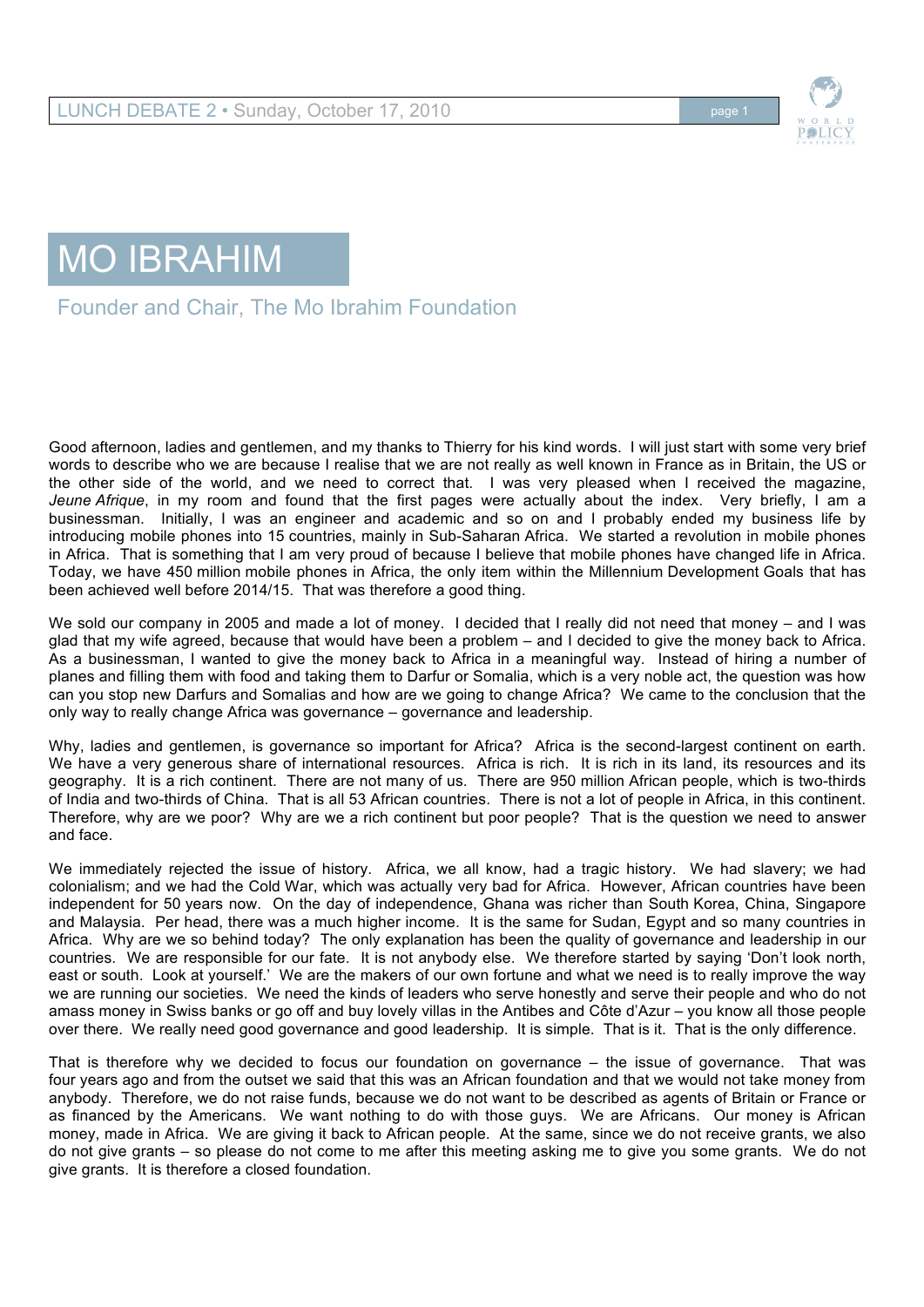

The Foundation is run by African people and half our Board and half all our organisations are always women, because that is also a point that we are trying to make in Africa. At the same time, we are not xenophobic. We do not have anything against white people or yellow people or orange people. We have a few people, such as Martti Ahtisaari from Finland, the Nobel Prize winner and President of Finland, who since the independence of Namibia is also a Namibian citizen, and Mary Robinson, the ex-President of Ireland. We therefore have no problem with Europeans or white people and we welcome them. Of course, we do not have a Chinese member on our board, but we hope that that will be corrected in the near future.

How, then, did we start our work? We have two main projects. One project is the Index on African governance and here we have a summary of the Index which was published last week. We talk about governance. What is governance? We need to define governance and to measure governance. We therefore had a huge team of experts working with us and we came up with a definition in the end. Governance is a basket of political deliverables which any Government of any kind or any colour must deliver to its people. That is the job of the Government to deliver to its people. We have four main areas: the area of economy; the area of human development – health, education and so on; and the area of rule of law, safety and human rights and so on; and transparency. We measure 88 parameters for every African country.

It is a huge task and we cannot do it alone, but at the same time we do not believe that we should work alone. We believe in partnerships. We have 25 partners working with us and agreements with the World Bank, the United Nations, the World Health Organisation, the International Telecommunication Union (ITU) and Transparency International – all those organisations - and everybody formally gives us all their raw data on Africa. Our teams then scrub this data and talk to the experts in those organisations and we end up with the most comprehensive set of data on Africa that has ever been done. You will find that our documents go back 10 years and there are 88 parameters that measure the quality of governance in each country and we rank every item. All the data is available – we have no intellectual property rights (IPR) issues – and people can download it from our website. What we do is published in English, French, Portuguese, Arabic and Swahili – the five official languages of the African Union. We take a whole page in the leading newspaper in each country to publish the results for that country in the local language, as well as for the countries that surround that country. We send compact disks (CDs) to Members of Parliament and university researchers and so on and to Government people. The data is therefore spread widely across Africa.

We are we doing this? It is because it is really important for us, the people in Africa, to have a scorecard. We need to know who is doing what to whom, what every Government is delivering, how many kilometres of road they built last year, how many hospital beds, how many kids went to school, how many kids finished school, how long girls stayed at school, what about women's social rights, how many rape cases they had, how many illegal killings they had. We need to measure everything that is happening in Africa and put it out into the light. It is useful for governance because you can measure what their policies are. You have all the data for 10 years – their data and the data from other people. We need to know what policies work and what does not work. For the African people, it is important to know what their Governments are doing [10.34]. We do not want to run our countries by poets and speechwriters and all that nonsense. We need our countries to be run based on facts and data, like a business, because it is a business. That is therefore the index and people can check it on our website – it is so easy. What we have here is actually the Executive Summary – the actual index is 350 pages.

The second thing that we do is the Prize and I want to clarify here the issue of the Prize and leadership. We believe that not only with Governance, but also with leadership that is very important to change what we are doing. One problem that we have in Africa – and which we have to confess – is that there has been a tendency for some leaders to never leave office. Sometimes you can actually understand that because there is nothing to do. If they left office, where would they go? Unlike Britain, for example – and Britain is my second country and I am also a British citizen. Tony Blair makes a lot of money. He gets GBP2 million from Merrill Lynch for being on the board and he makes speeches at USD500,000 a speech. He does this and that. All our leaders in Europe actually become rich after they leave office. Where do African leaders go after they leave office? There is nowhere to go. We therefore said that there is one type of leader that we care about, which is the people who have really delivered to their countries. They came peacefully and democratically. They served and moved the country forward. They were excellent in execution and then they left on time. The did not go and change the constitution and play around and stay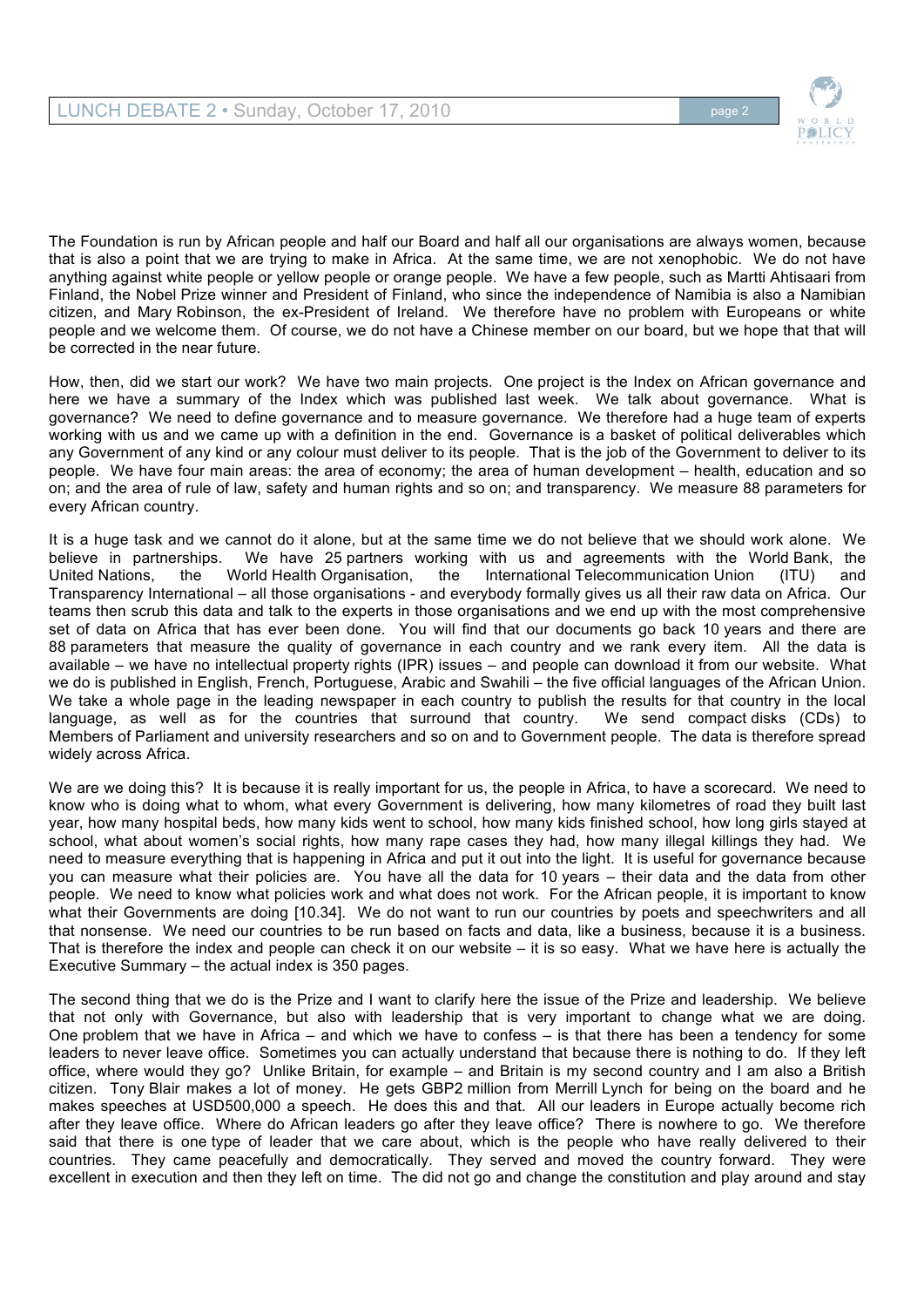

there and this, that and the other. No. They came and served. The constitution says that you can have two terms you have two terms. Then it is finished. We say that people who did the right thing are really heroes. They are really heroes.

I know that people are talking about the Nobel Prize and so on. That is fine. Somebody writes a nice novel and he gets a prize and somebody writes a paper on chemistry. We think that a leader who takes millions of people out of poverty is the person who really deserves a wonderful prize. That is why we offered this prize. In short, the prize is USD5 million, USD200,000 for life and USD200,000 a year for the foundation, which the departing President is going to form to continue. Because we are actually recruiting these people - these are the wonderful people of Africa – to work and continue to serve the people in Africa as civil society now. Civil society is wonderful. People join in civil society and say 'Let us serve'.

That is therefore the objective of the Foundation. So far with the Prize we have had three winners. We had President Mandela, President Chissano of Mozambique and President Mogae of Botswana. By the way, I do not sit on the Prize Committee. The Prize Committee meets confidentially in secret and does not keep minutes. It is a wonderful organisation and has some of the best people around, and you can check all its members. It is chaired by Kofi Annan. Whatever it decides, we execute as the Board of the Foundation. It is therefore not that I select people, as some people say. I have no voice there.

In order for us to succeed in what we are doing, governance is not only required from Governments in Africa. Good governance is required from everybody. It is required from your Governments, ladies and gentlemen, and it is required from your private sector as well. We cannot have good governance in Africa if you are messing about or having all this hanky-panky that you sometimes love to do. We therefore also really need to take issue with the issue of governance in the private sector, which nobody is talking about. The financial crisis, which hit all of us, was actually because of the collapse and failure of governance in the financial institutions. I asked the question to the President of the European Central Bank, which I think you heard yesterday - where were the boards of all these banks? How could they allow this kind of betting and speculation to go on? Where is the governance? What happened there? There was a total failure of governance in the private sector and because of that total failure there are people who do not live in the United States and who do not bet on the housing market in the United States – normal people like you and me – who suffered. You suffered in your pensions and some of us lost our jobs. Millions of people around the globe suffered. Not only that, these banks failed and then they came to us and said 'Hey. Sorry.' Taxpayers have to bail all those people out. You therefore have to dig into your pockets again and do that. Your Governments then run huge deficits and say 'Okay. We need to cut health. We need to cut education. We need to do this.' All of us therefore suffered and it is then legitimate for all of us to say 'Excuse me. We must have a voice here. If this bunch of bankers does these stupid things and affect all of us, we really need to have a voice.' There is that issue as well. Therefore, where is governance in the financial sector? We need to have it and we need to see it.

Governance in the mining, oil and energy industries is very important because these are important resources for us in Africa. Some of our countries rely completely on these natural resources. I cannot understand when a big multinational company comes and signs a secret contract. Nobody knows how much they are paying for the oil or the gas or where this money is going. Anything done in secret is suspicious. They have a very good reason. There must be some hanky-panky. We ask all these great household companies 'Why are you doing this contract in secret?' They say 'Oh, because the Governments over there insist. The President insists in having it secret.' However, of course the President wants a big bribe. That is why he wanted to have it in secret. Is there any other reason? There is no other reason. Therefore, we say that that must end.

I was delighted in the United States with the Cardin-Lugar amendment. Senator Cardin and Senator Lugar produced an amendment which is now law in America that any energy, mining or oil company listed in the United States must declare their contracts. There are no longer secret contracts. It is finished. That captures maybe 70% or 80% of this kind of company. We then look at Europe. Where is the moral backbone of Europe? When is Europe going to match the United States and impose a similar law? Some 40 years ago, the United States introduced the Foreign Corruption Act and the agreement and understanding was that simultaneously Europe would introduce similar acts. What happened? The Europeans laughed up their sleeves and said 'Oh, let the Americans pass the law' and